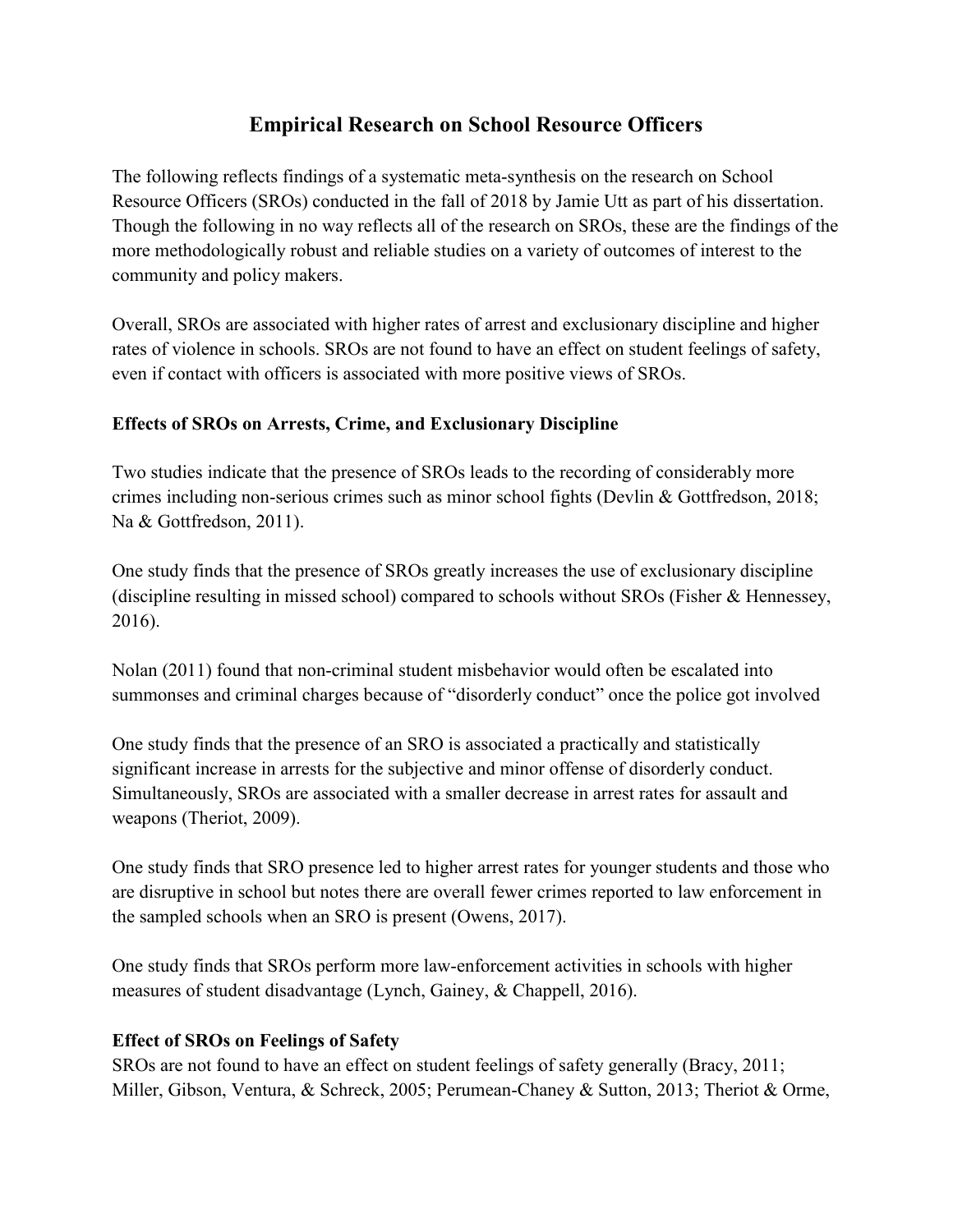2016), though some research finds that individual officers have relationships with students that help them to feel safer (Portillos, González, & Peguero, 2012).

## **Effect of SROs on Views of Police and Policing**

Generally, students support the presence of police in schools, and one study notes that students simply see a police presence at school as a normal part of the educational experience (Bracy, 2011; Brown, 2005; Schuiteman, 2001).

One study found that increased contact with an SRO has a positive effect on views of SROs, but increased contact with an SRO has a negative effect on school connectedness (Theriot, 2016).

### **Effects on School Violence**

Generally, SROs are associated with higher rates of violence in schools, though it's unclear of whether this indicates actually higher rates of violence or simply higher recording of violent incidents due to officer presence (Crawford & Burns, 2015; Crawford & Burns, 2016; Lane, 2009; Maskaly, Donner, Lanterman, & Jennings, 2011).

Crawford and Burns (2015) found an increase in violence in high schools when an SRO is present, but the presence of an SRO was associated with a decrease in violence in lower grades when an officer is present.

Jennings, Khey, Maskaly, and Donner (2011) found that the number of SROs was not significantly associated with less serious violence but was negatively associated with incidents of serious violence.

## **References:**

- Bracy, N. L. (2011). Student perceptions of high-security school environments. *Youth & Society, 43*(1), 365-395.
- Brown, B. (2005). Controlling crime and delinquency in the schools: An exploratory study of student perceptions of school security measures. *Journal of School Violence, 4*(4), 105-125.
- Crawford, C., & Burns, R. (2015). Preventing school violence: Assessing armed guardians, school policy, and context. *Policing: An International Journal, 38*(4), 631-647.
- Crawford, C., & Burns, R. (2016). Reducing school violence: Considering school characteristics and the impacts of law enforcement, school security, and environmental factors. *Policing: An International Journal, 39*(3), 455-477.
- Devlin, D. N., & Gottfredson, D. C. (2018). The roles of police officers in schools: Effects on the recording and reporting of crime. *Youth Violence and Juvenile Justice, 16*(2), 208-223.
- Fisher, B., & Hennessy, E. (2016). School resource officers and exclusionary discipline in U.S. high schools: A systematic review and meta-analysis. *Adolescent Research Review, 1*(3), 217-233.